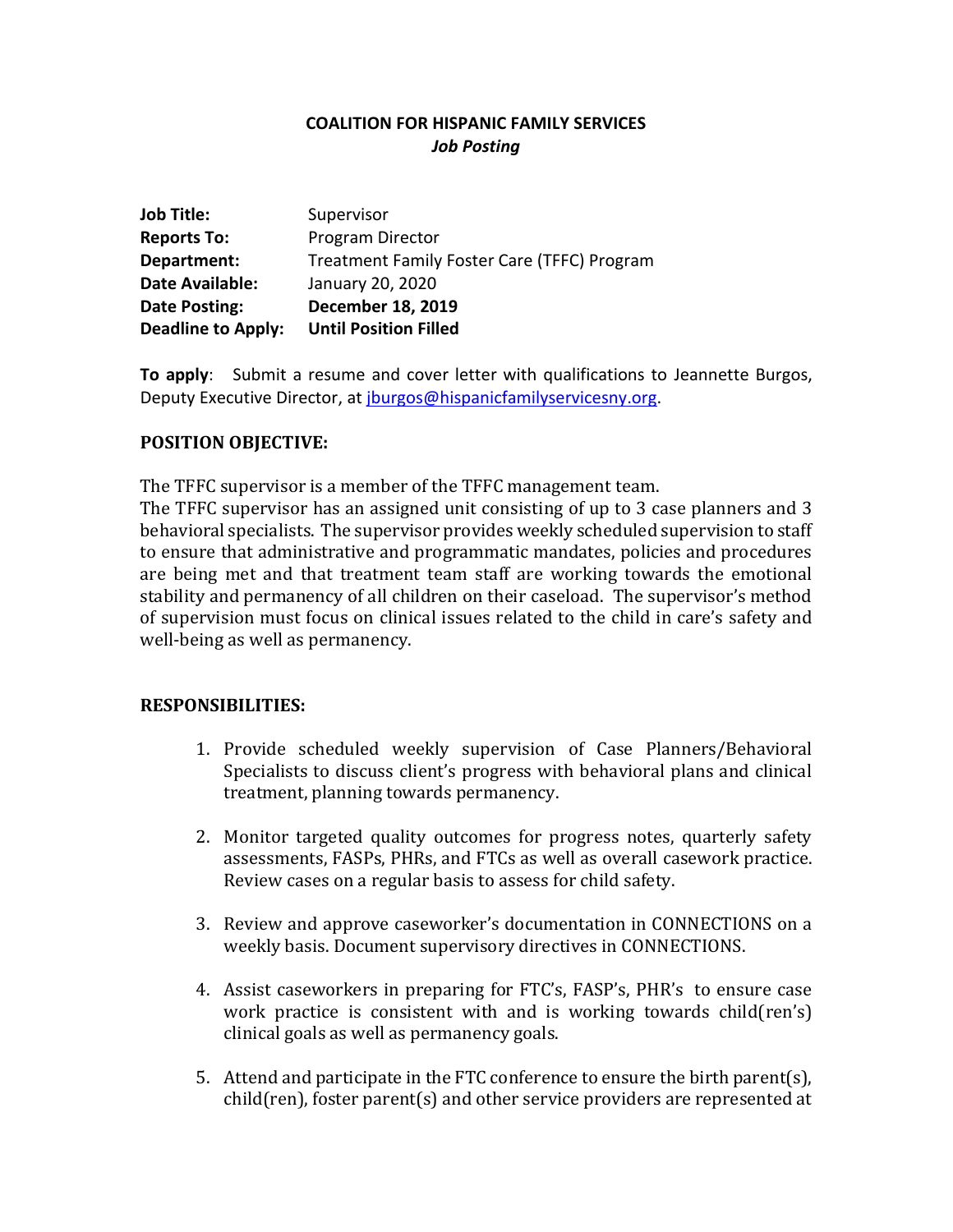the service plan. Ensure that caseworker has followed through with previously established goals within the six-month plan period. Ensure that the FTC results in the development of six-month goals that are consistent with the child's permanency goals.

- 6. Review clinical and permanency plans with Director in preparation for the submission of PHR to ensure that efforts made on behalf of the permanency goal can be substantiated in Court.
- 7. Ensure that client progress, goals and services as reported in progress notes, PHR and FASP are consistent with progress, goals and services discussed in the FTC
- 8. Monitor and ensure that family counselors submit PHRs to QA on targeted date 14 days prior to court hearing date.
- 9. Ensure that family counselors demonstrate diligent efforts in assisting families with meeting their permanency goal. Diligence should be consonant with court orders, required contacts, collaboration with other providers, and case conferences.
- 10. Monitor family counselors and behavioral specialist's face-to-face contacts, sibling visits, and home visits, which must be entered by team members in CONNECTIONS on a weekly basis. Ensure that treatment team is meeting/surpassing ACS required contacts for children, birth parents and foster parents with the goals of safety and permanency at the forefront of their work.
- 11. Utilize performance management data in supervision as a means of assessing performance and ability to achieve outcomes
- 12. In conjunction with the supervisee, complete performance appraisals including a professional development plan, prior to the supervisees' completion of their probationary period, and on a yearly basis thereafter.
- 13. Attend weekly management meetings and actively participate in the team's effort to meet Equip outcomes and plan effectively for the administrative functioning of the program.
- 14. Review bi-annual quality assurance case records, review findings and prepare a corrective action response on a timely basis. Work collaboratively with program director and QA to assist in periodic and ongoing audits of record documentation.
- 15. Anticipate cases that will be moving toward a step down to regular foster care or trial discharge to ensure that an appropriate After Care Services